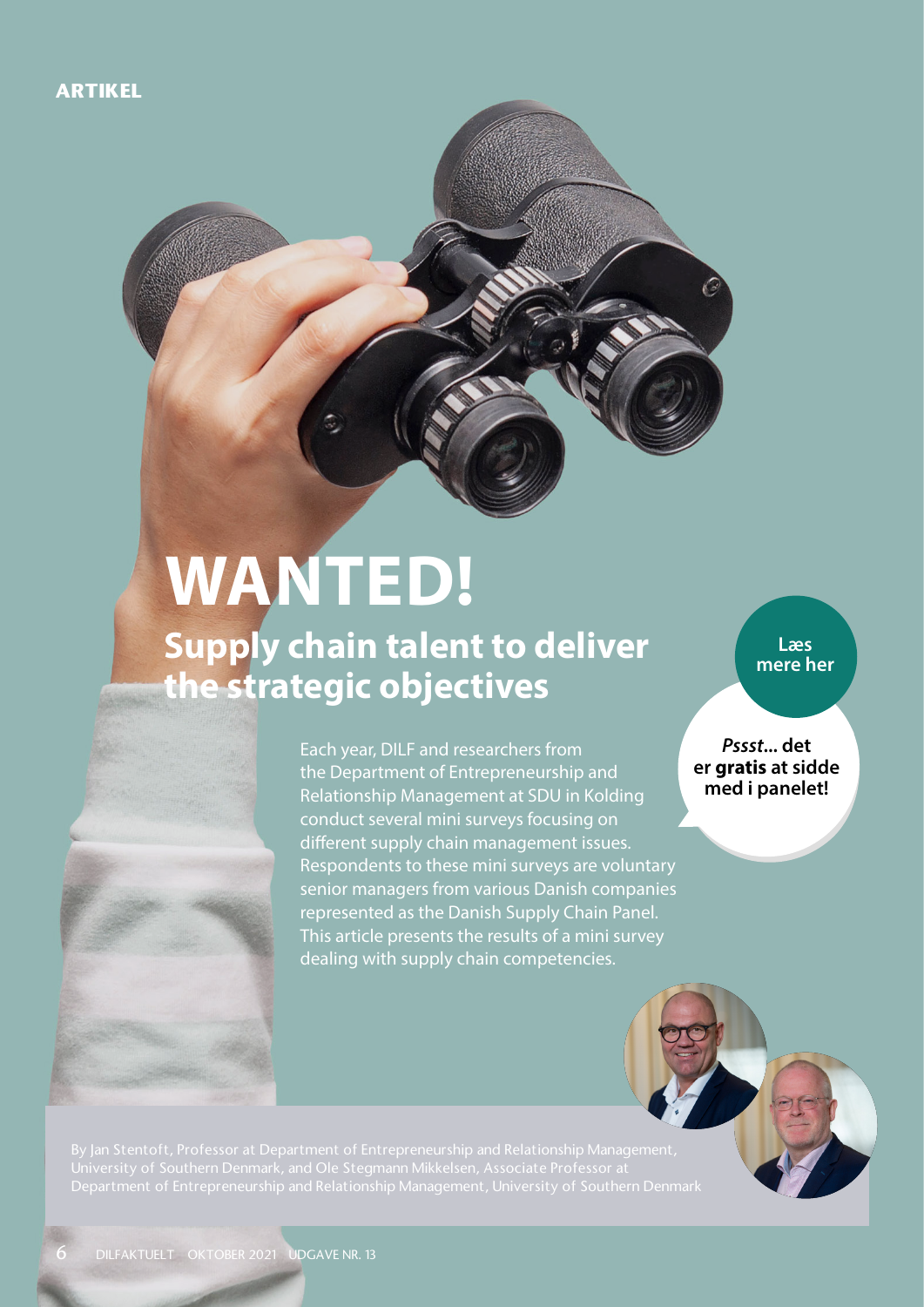## **1. Introduction**

Having the right competencies on board is pivotal for companies to ensure competitive advantages. This is also true for the supply chain where several studies conclude that the right talent is in short supply (Holcomb et al., 2015; McKinnon et al., 2017), and this is even strengthened by the COVID-19 crisis (van Hoek et al., 2020). Derwik & Hellstrøm (2017) have classified competence areas within supply chain management into four groups which all take place at an individual, intra-organizational and inter-organizational level:

- Functional competencies within processes, such as sourcing, manufacturing, and distribution.
- Relational competencies deal with relational competencies between all possible stakeholders, such as employees, customers, suppliers, partners, managers, and departments.
- Managerial competencies within general management aspects of competence in SCM, such as overall strategy development and implementation.
- Behavioral competencies concerning attitudes and characteristics tied to the stakeholder, such as creativity or change orientation.

Slone et al. (2010) was early to predict the shortage of supply chain talent and found that supply chain leaders must excel within five areas: 1) have

## **DANSK RESUMÉ**

DILF og forskere fra SDU gennemfører hvert år adskillige surveys, besvaret af Det Danske Supply Chain Panel, med fokus på forskellige problemstillinger inden for supply chain management. Denne artikel præsenterer resultaterne af et survey omhandlende supply chain-kompetencer og -talent.

Resultaterne indikerer, at respondenterne til en vis grad har fokus på talent management, og at det rigtige talent i virksomheden anses for essentielt for at opnå strategiske mål. Ligeledes viser data, at COVID-19 kun i nogen grad har påvirket bevidstheden om, hvorvidt de rigtige kompetencer er til stede i virksomheden.

/Redaktionen

a global orientation (such as cultural understanding and risk management); 2) exhibit holistic and cross-functional understanding (look and behave beyond the silos); 3) demonstrate inspiring and influential leadership (focusing on communication skills and relationship management); 4) have technical savvy (the technological development moves rapidly, and one needs to know about the technologies but not necessarily be a master in operating them), and 5) have superior business skills (ability to measure, quantify, and communicate the value of supply chain management).



Generally, our company has a strong enough focus on talent management

Our company has a strong enough focus on talent management in our supply chain

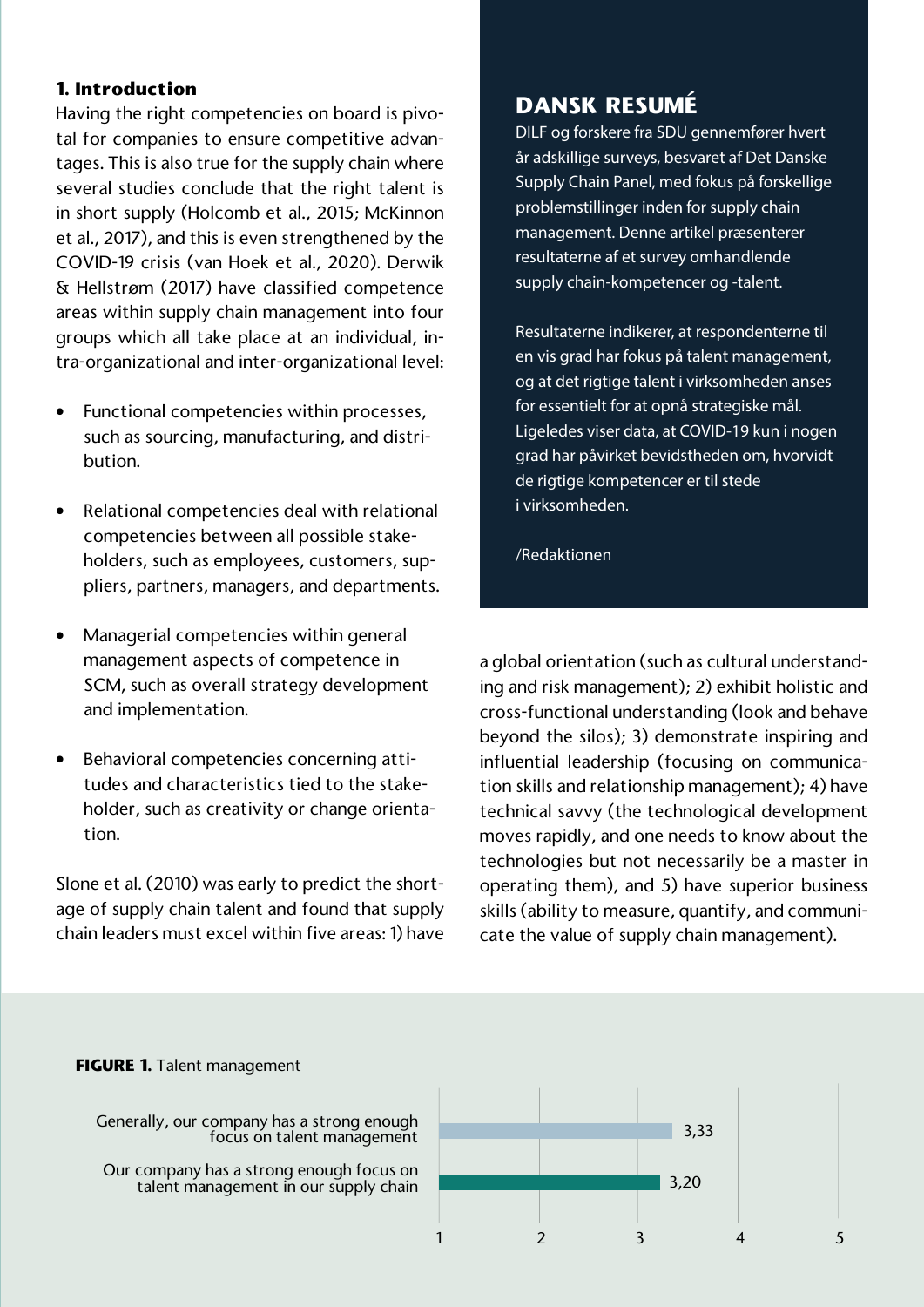#### **FIGURE 2.** Importance of supply chain talent

Having the right supply chain talent in our company is a major prerequisite for our company to reach its strategic objectives

In my opinion, we have the right supply chain talent in our company to reach our strategic objectives



With this in mind, the purpose of this mini survey in the Danish Supply Chain Panel is to address the current supply chain competence level, also seen in the light of the COVID-19 crisis. First, the panel members have been asked to evaluate on a fivepoint Likert-scale  $(1 = to a$  very low degree and  $5 =$  to a very high degree) to what degree their companies are focusing on talent management in general, and more specifically within supply chain management (see Figure 1).

As appears from Figure 1, companies only to some degree (with an average of 3,33) focus on talent management. However, even though the difference is small, we see from Figure 1 that the focus on talent management in the supply chain is even lesser than the overall talent management focus in the companies as such. This is interesting since the whole world is talking about all the challenges in the supply chain. Not only the challenges caused by COVID-19 but also the blockade in the Suez Canal, natural disasters such as volcanic eruption and flooding.

We also found it interesting to investigate how companies look at the perceived need as well as the status of having the right supply chain talent to reach the strategic objectives in the companies.

As it appears from Figure 2, the respondents to a high degree (with an average of 4,26) acknowledge that having the right talent mass within the supply chain of the company is a major prerequisite to reach the strategic objectives in the company. However, when it comes to the current

#### **FIGURE 3.** The influence of COVID-19 on supply chain competence

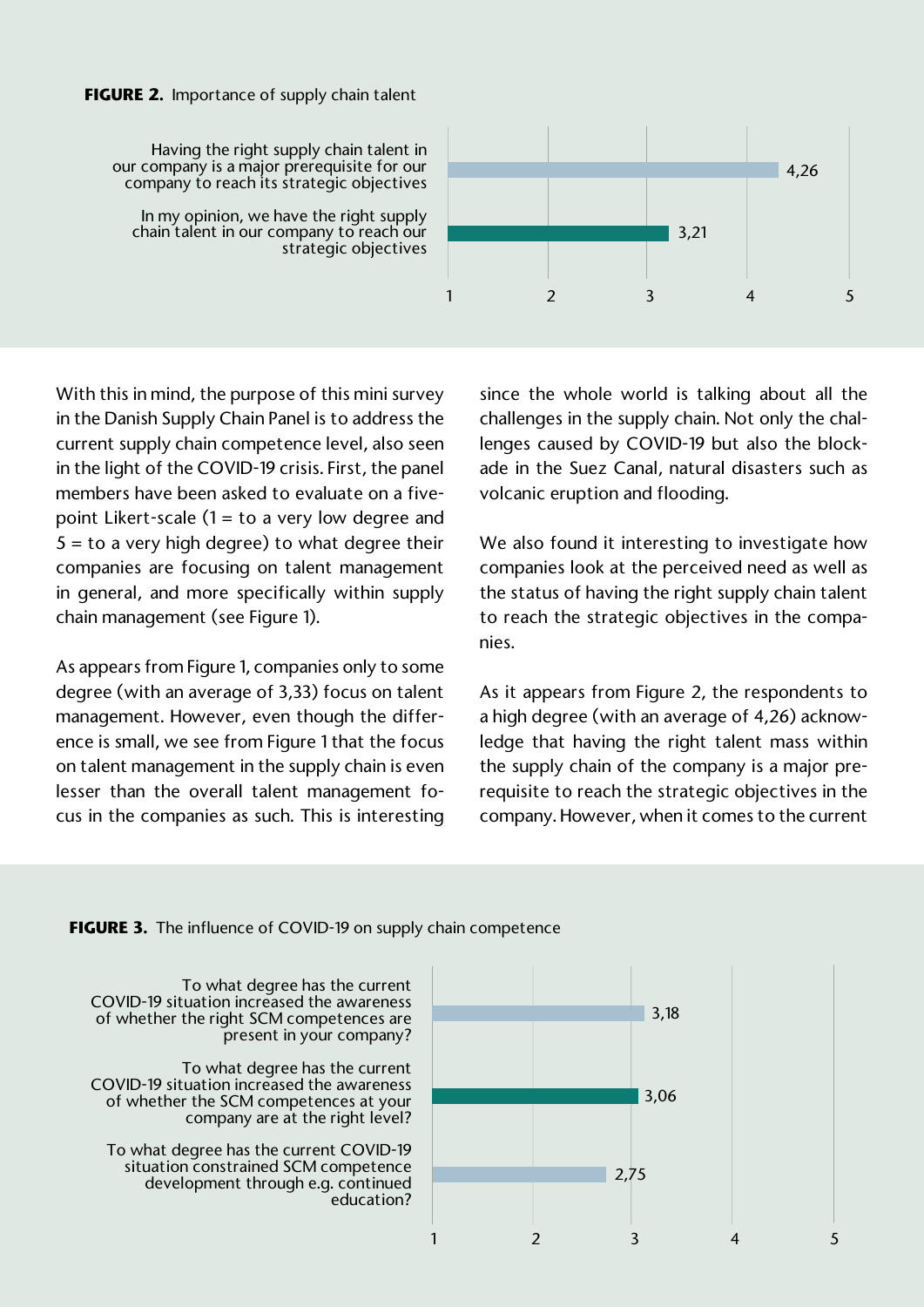#### **FIGURE 4.** Perceived need for supply chain skills in the future



In the future, we will need more supply chain development skills in our company (e.g. internal consultants)

In the future, we will need more detailed functional and operational skills in our supply chain

situation, the respondents report that they only to some degree (with an average of 3,21) have the right supply chain talent at hand to reach the strategic objectives in the companies. This is a significant gap (1,05) that should be a focus, not least in the current situation characterized by extreme challenges in the global supply chains.

However, as seen from Figure 1, it seems that the companies do not allocate much focus on closing this gap. In other words, the companies need to have a recognition of the importance of having the right supply chain talent on board, not least given that we are faced with an extremely challenging global supply situation. However, the right talent is only to some degree at hand, and the companies only focus on developing the future supply chain talent to some degree. This is a paradox.

We can only encourage the companies to start focusing much more on talent management and developing the right supply chain talent, which we predict will be even shorter soon. One may ask, what if we develop new talent and they leave? However, the right question to ask is: What if we do not train the staff and they stay?

## **2. COVID-19 and supply chain competence**

We were very intrigued to understand if the current COVID-19 situation has had any impact on the awareness of whether the right supply chain competences are present and if they are at the right level in the companies. The results are shown in Figure 3.

As seen from Figure 3, the current COVID-19 situation has only to some degree (with an average of 3,18) increased the awareness of whether the right competencies are present in the company. The same goes for if the current COVID-19 situation has increased the awareness of whether the competencies are at the right level (with an average of 3,06). Likewise, COVID-19 has not significantly constrained SCM competence development/continued education (with an average of 2,75). Since COVID-19 has not significantly increased the awareness of the presence of the right competences or level of competencies, it indicates that the rather significant gap (1,05) derived from Figure 2 between the perceived need and the current state of having the right supply chain talent in the supply chain to reach the strategic objectives is not of a new date.

This supports the findings in Figure 1 on the rather modest focus on talent management, and especially in the supply chain (3,21). Given the current challenges in the global supply chains, we anticipate that many companies wish that they had been better prepared, not only by building resilience into their supply chains but also by having better equipped staff on board.

Again, given the increased importance of a wellfunctioning supply chain, we can only encour-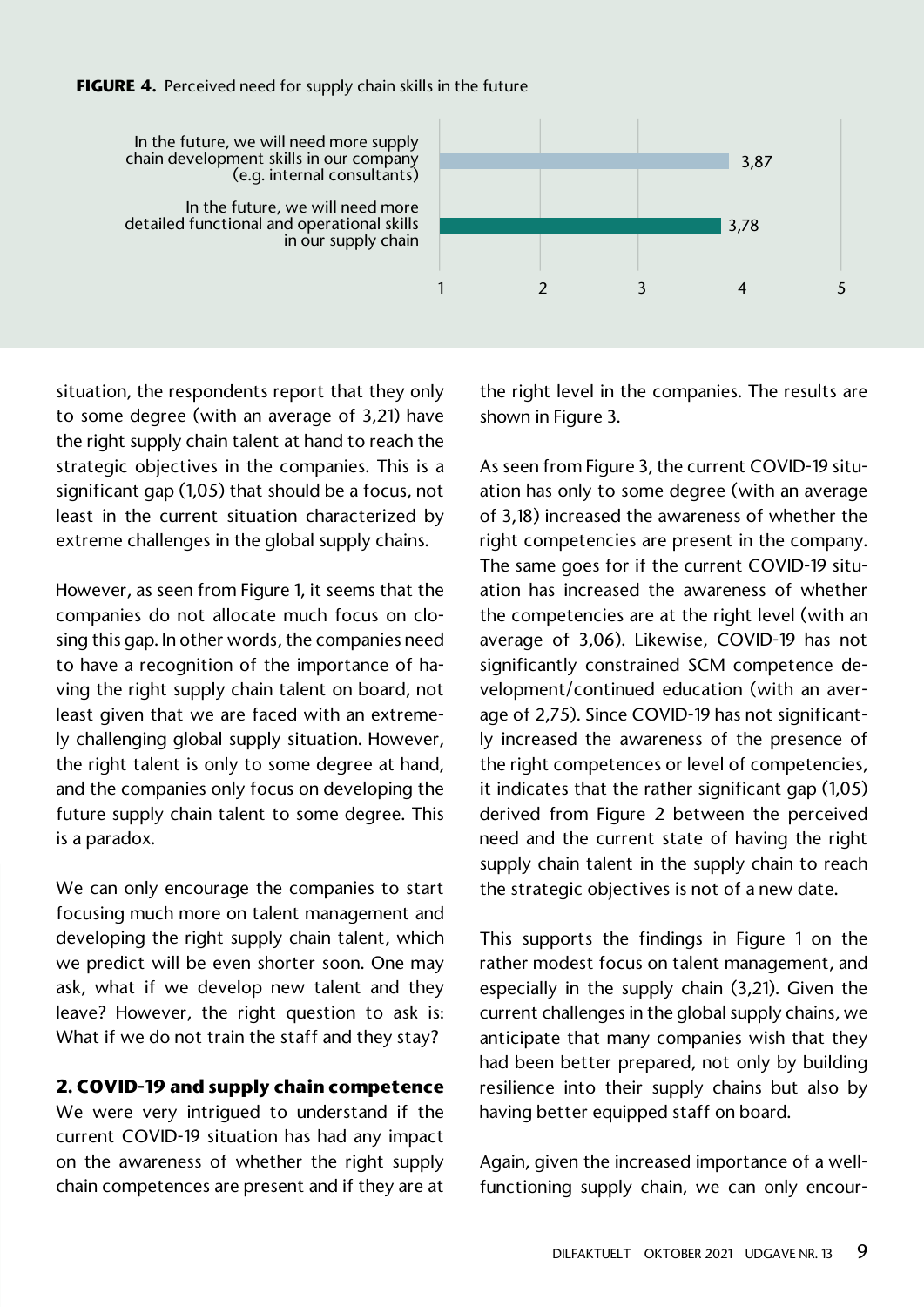

age addressing this in the companies. Thus, what

Another question of interest is to what degree the respondents envision the future need for

goes around, comes around.





Ability to collaborate across functions Ability to collaborate across functions Ability to negotiate and collaborate with value chain parters Ability to negotiate and collaborate with value chain parters Strategic thinking Strategic thinking Problem solving Data analytics/supply chain controlling Data analytics/supply chain controlling Ability to persuade and communicate effectively Ability to persuade and communicate effectively Ability to manage global/virtual teams Ability to manage global/virtual teams Ability to drive or support diversity and inclusion Ability to drive or support diversity and inclusion

> tional and operational skills in their supply chain. The answers are given in Figure 4.

As it appears from Figure 4, both *supply chain development skills* (with an average of 3,87) and *more detailed functional and operational skills* (with



Importance **Current level**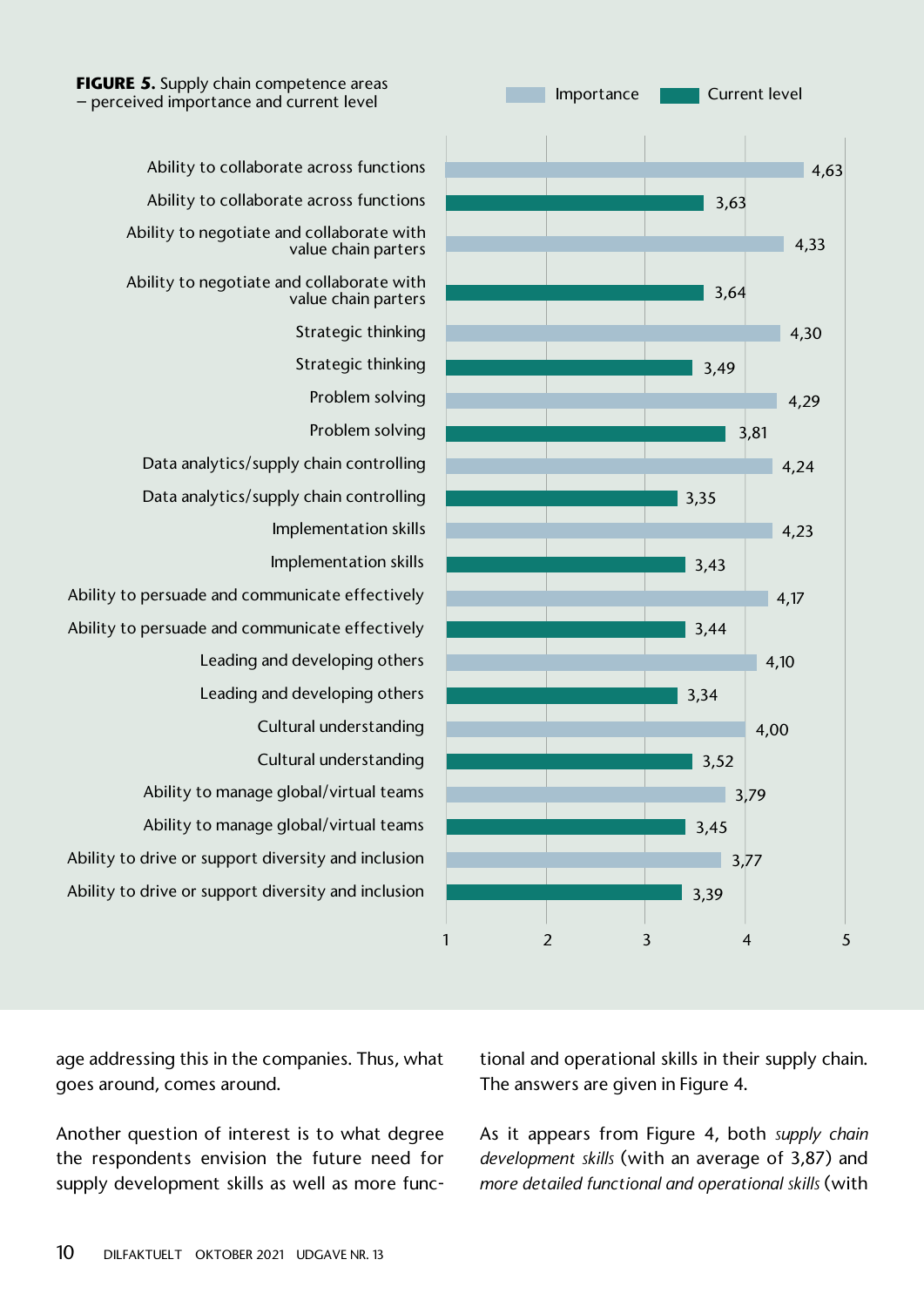an average of 3,78) are perceived to be more needed in the future as they both are close to "to a large degree" (4,00). Thus, companies are aware of the needed skills for the future which is highly positive. However, as the focus on talent management is rather modest, one may suspect that companies hope that other companies will do that talent management and then "steal" the trained staff from each other. In other words, they may try to freewheel.

However, if all companies are waiting for each other, they may end up in the same situation as currently for the building industry which faces a severe lack of skilled workers (carpenters, masons, etc.). It is the same when companies demand well-skilled blacksmiths but do not themselves contribute with apprenticeships of blacksmiths.

### **3. Supply chain competence areas**

Going a little deeper in terms of Figure 4, we now turn to the more specific competencies that the respondents perceive as important as well as what the current level is. This data appears in Figure 5.

Quite interestingly, Figure 5 shows that the most important perceived competencies are all soft competencies such as *the ability to collabo-* *rate across functions* (with an average of 4,63), *the ability to negotiate and collaborate with value chain partners* (with an average of 4,33), *strategic thinking* (with an average of 4,30), and *problem solving* (with an average of 4,29). These results are in line with previous mini surveys of this theme (Stentoft & Mikkelsen, 2016; Stentoft, 2017). Only at a fifth place, we see some hard competencies such as *data analytics/supply chain controlling* (with an average of 4,24) and *implementation skills* (with an average of 4,23).

As it appears from Figure 5, the perceived importance for all but two (*ability to manage global/ virtual teams* and *ability to drive or support diversity and inclusion)* are all above 4 (to a high degree), with *the ability to collaborate across functions* perceived as being of high if not of very high value (with an average of 4,63). Notably, the crossfunctional collaboration ability is also the ability that has the highest gap (1,00).

However, equally interesting is *data analytics/supply chain controlling* which has the second-largest gap (0,89). Figure 5 should thus help to inform where the focus should be when developing the talent. One respondent has mentioned focus on *quality and continuous improvement* in the field "other".

#### **FIGURE 6.** Barriers for attracting the right talent

Lack of budget to hire the right competences

Lack of budget to invest in competence development of our current supply chain staff

Lack of top management awareness of the right need for the supply chain talent

Lack of a clear recruitment strategy

Lack of people with the right theoretical background

Lack of people with the right practical experience

Our company is located in a less attractive area